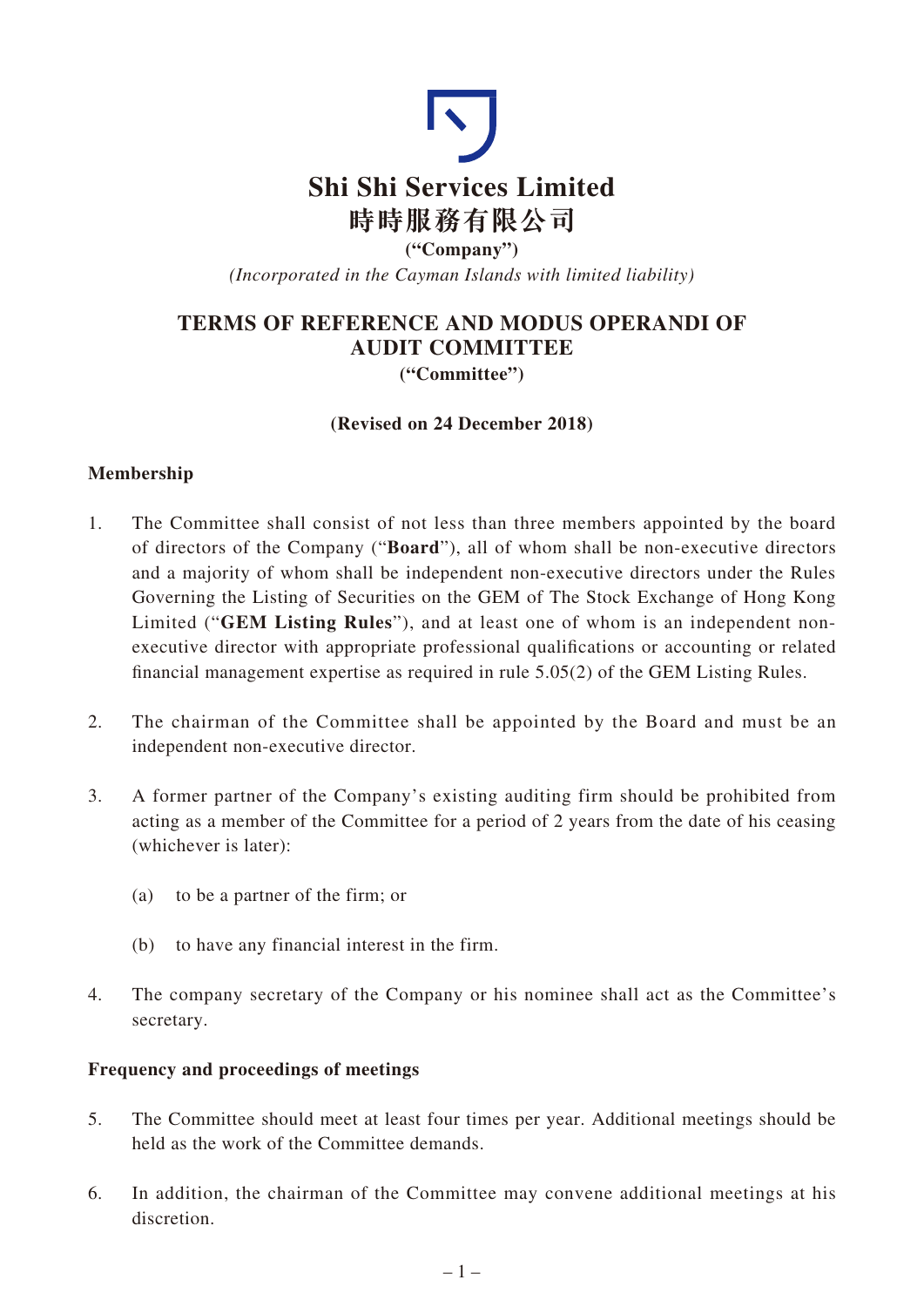- 7. The quorum for a meeting shall be two members, at least 50% of whom shall be independent non-executive directors.
- 8. Proceedings of meetings of the Committee shall be governed by the provisions of the articles of association of the Company.

### **Authority**

- 9. The Committee is granted the authority to investigate any activity within its terms of reference and all employees are directed to cooperate with the Committee. The Committee is authorised by the Board to obtain outside legal or other independent professional advice and to invite the attendance of outsiders with relevant experience and expertise if it considers this necessary.
- 10. The Committee shall report to the Board any suspected frauds and irregularities, failures of risk management and internal control or suspected infringements of laws, rules and regulations which come to its attention and are of sufficient importance to warrant the attention of the Board.
- 11. Where the Board disagrees with the Committee's view on the selection, appointment, resignation or dismissal of the external auditor, the Committee will arrange for the Corporate Governance Report in the annual report of the Company to include an explanation of the Committee's view and the reasons why the Board has taken a different view.
- 12. The Committee is to be provided with sufficient resources to discharge its duties.

## **Responsibility**

- 13. The Committee is to serve as a focal point for communication between other directors, the external auditor and the internal auditor as regards their duties relating to financial and other reporting, risk management and internal controls, external and internal audits and such other matters as the Board determines from time to time.
- 14. The Committee is to assist the Board in fulfilling its responsibilities by (i) providing an independent review and supervision of financial reporting; and (ii) satisfying themselves as to the effectiveness of the internal controls of the Company and its subsidiaries ("**Group**") and as to the adequacy of the external and internal audits.
- 15. The Committee is to perform and report to the Board the matters as set out in code provision C.3 in Appendix 15 to the GEM Listing Rules.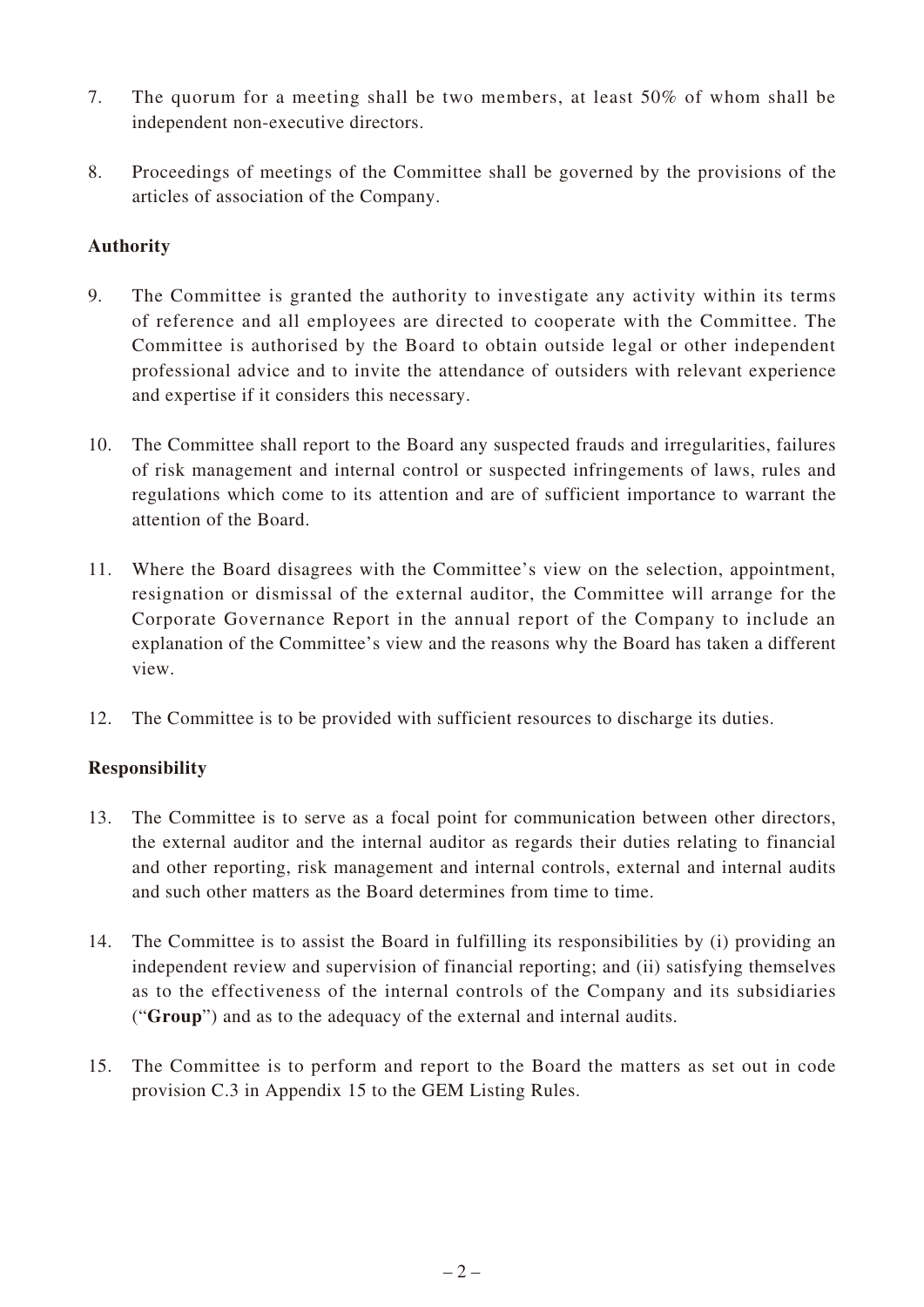#### **Duties, powers and functions**

- 16. The Committee is to:
	- (a) be primarily responsible for making recommendation to the Board on the appointment, reappointment and removal of the external auditor, and to approve the remuneration and terms of engagement of the external auditor, and any questions of resignation or dismissal of that auditor;
	- (b) review with the Group's management, external auditor and internal auditor, the adequacy of the Group's policies and procedures regarding internal controls (including financial, operational and compliance controls), risk management system and any statement by the directors to be included in the annual accounts prior to endorsement by the Board;
	- (c) have familiarity with the financial reporting principles and practices applied by the Group in preparing its financial statements;
	- (d) before audit commencement, review external auditor's independence, objectivity, effectiveness of the audit process in accordance with applicable standards, and discuss with the external auditor the nature and the scope of the external audit and reporting obligations. The Committee should understand the factors considered by the external auditor in determining their audit scope. The external audit fees are to be negotiated by management, and presented to the Committee for review and approval annually;
	- (e) monitor the integrity of the Company's financial statements, annual, quarterly and interim financial reports, and to review significant financial reporting judgements contained in them. In reviewing these reports before submission to the Board, the Committee will focus particularly on:
		- (i) any changes in financial and accounting policies and practices;
		- (ii) major judgmental areas;
		- (iii) significant adjustments resulting from the audit;
		- (iv) the going concern assumption and any qualifications;
		- (v) compliance with accounting and auditing standards; and
		- (vi) compliance with the GEM Listing Rules and legal requirements in relation to financial reporting;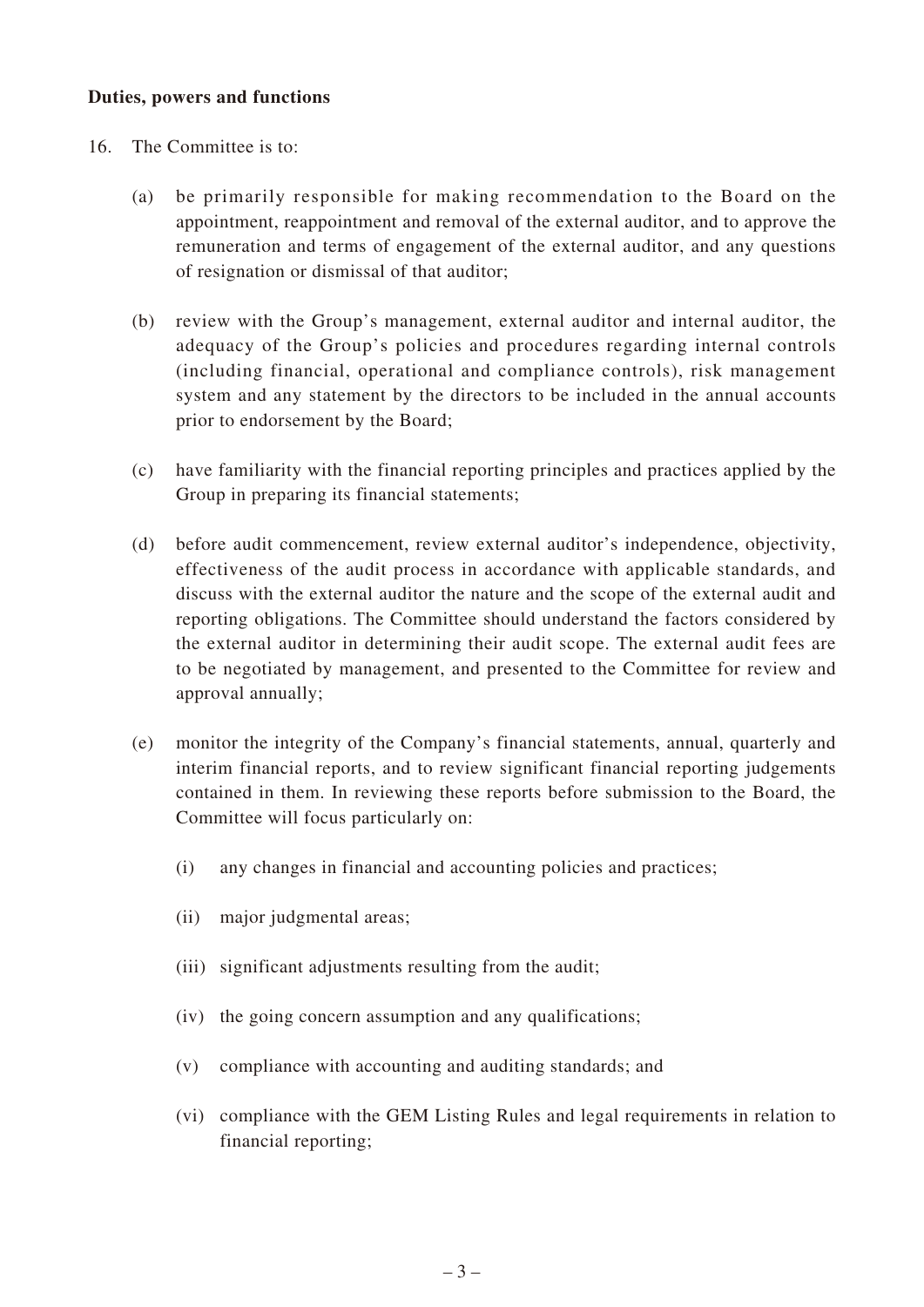- (f) with regard to (e) above:
	- (i) members of the Committee must liaise with the Board and senior management, and the Committee must meet, at least twice a year, with the external auditor; and
	- (ii) the Committee should consider any significant or unusual items that are, or may need to be, reflected in such reports and accounts and must give due consideration to any matters that have been raised by the staff responsible for the accounting and financial reporting function, compliance officer or auditor;
- (g) review the draft representation letter prior to approval by the Board;
- (h) evaluate the cooperation received by the external auditor, including their access to all requested records, data and information; obtain the comments of management regarding the responsiveness of the external auditor to the Group's needs; inquire of the external auditor as to whether there have been any disagreements with management which if not satisfactorily resolved would result in the issue of a qualified report on the Group's financial statements;
- (i) seek from the external auditor, on an annual basis, information about policies and processes for maintaining independence and monitoring compliance with relevant requirements, including provision of non-audit services and requirements regarding rotation of audit partners and staff and develop and implement policy on engaging external auditor to supply non-audit services;
- (j) discuss with the external auditor any recommendations arising from the audit (if necessary in the absence of management); and review the draft management letter, any material queries raised by the auditor to management in respect of the accounting records, financial accounts or systems of risk management and internal control including management's response to the points raised;
- (k) ensure that the Board will provide a timely response to issues raised in the external auditor's management letter;
- (l) review and monitor the scope, effectiveness and results of internal audit function, ensure co-ordination between the internal and external auditor and ensure that the internal audit function is adequately resourced and has appropriate standing within the Group;
- (m) the engagement of the external auditor to perform non-audit services is in general prohibited except for tax-related services. If a compelling reason exists to engage the external auditor due to their unique expertise in a particular area, the prior approval of the Committee is required;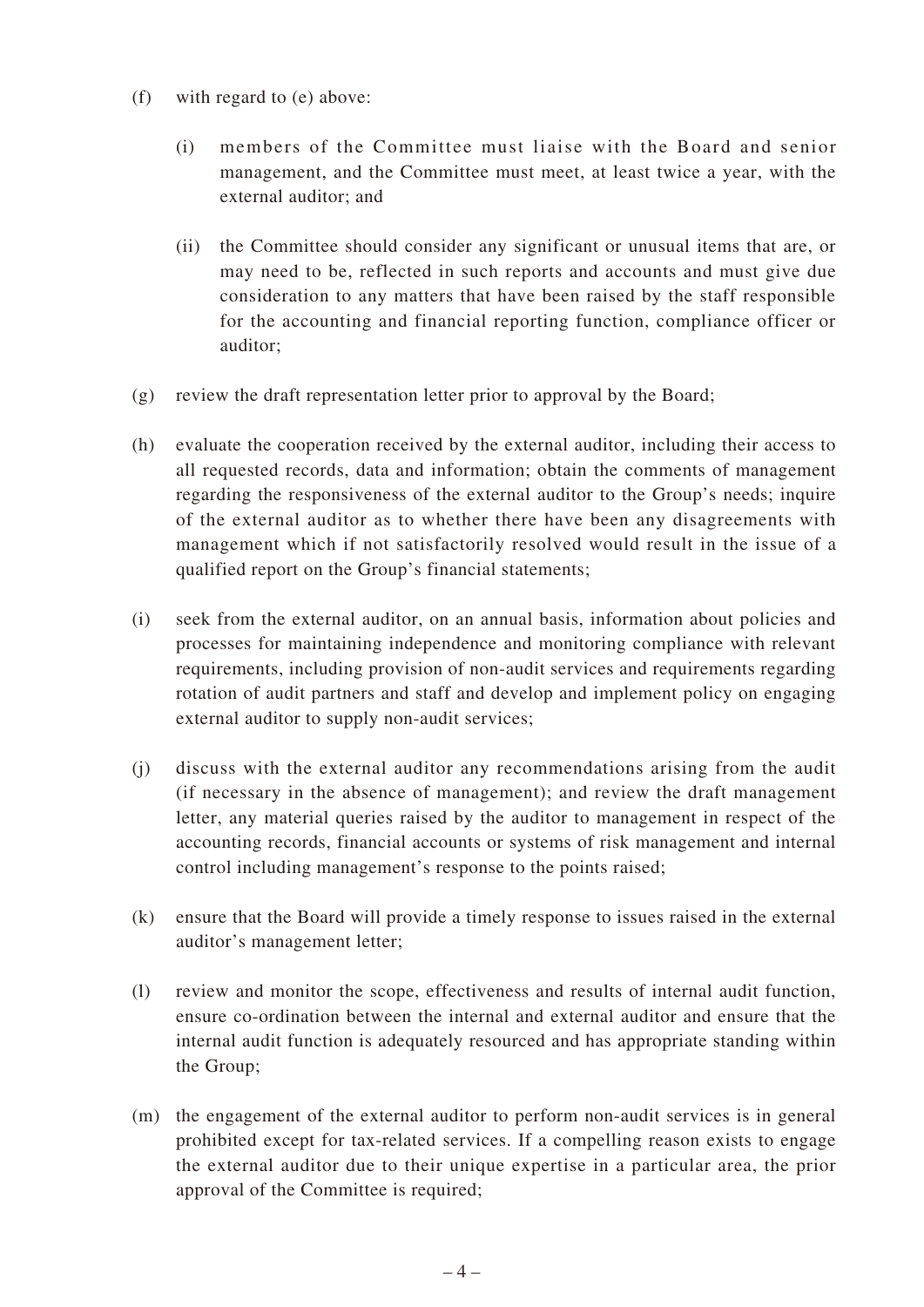- (n) discuss with management the scope and quality of systems of risk management and internal control and ensure that management has discharged its duty to have an effective risk management and internal control system including the adequacy of resources, qualifications and experience of staff of the accounting and financial reporting function, and their training programs and budget;
- (o) apprise the Board of significant developments in the course of performing the above duties;
- (p) recommend to the Board any appropriate extensions to, or changes, in the duties of the Committee;
- (q) review the findings of internal investigations and management's response into any suspected frauds or irregularities or failures of internal controls or infringements of laws, rules and regulations;
- (r) agree with the Board the Company's policy relating to the hiring of employees or former employees of the external auditor and monitor the applications of such policy. The Committee will consider whether as a result of such hiring there has been any impairment of the auditor's judgment or independence in respect of an audit;
- (s) review arrangements by which employees, in confidence can raise concerns about possible improprieties in financial reporting, internal control or other matters. The Committee is to ensure proper arrangements are in place for the fair and independent investigation of such concerns and appropriate follow up action;
- (t) review the Company's financial controls, risk management and internal controls system;
- (u) consider major investigation findings on internal control matters as delegated by the Board or on its own initiative and management's response to these findings;
- (v) where an internal audit function exists, ensure co-ordination between the internal and external auditors, and to ensure that the internal audit function is adequately resourced and has appropriate standing within the Company, and to review and monitor its effectiveness;
- (w) review the Group's financial and accounting policies and practices;
- (x) act as the key representative body for overseeing the Company's relations with the external auditor;
- (y) report to the Board on above matters, identifying and making recommendations on any matters where action or improvement is needed;